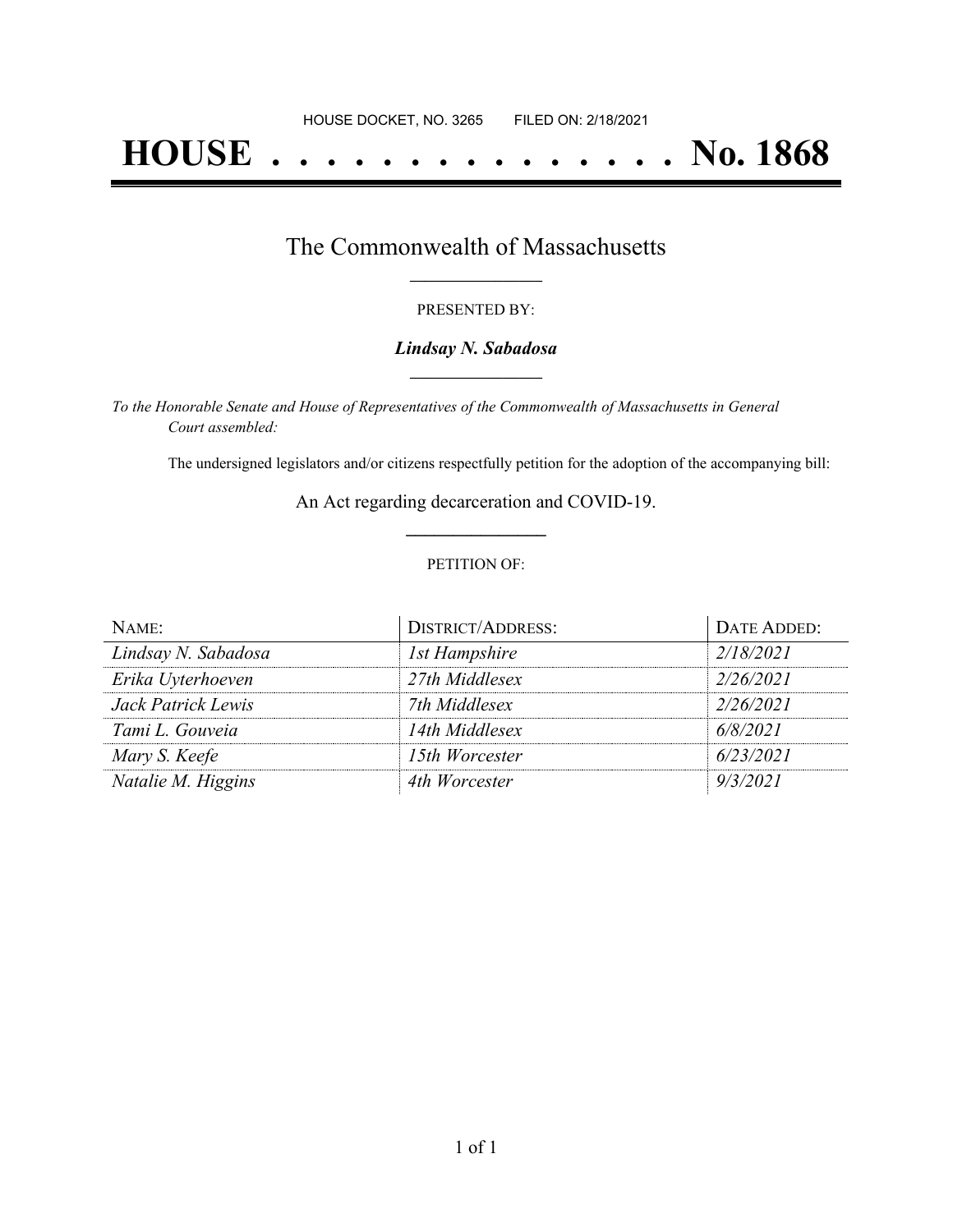## **HOUSE . . . . . . . . . . . . . . . No. 1868**

By Ms. Sabadosa of Northampton, a petition (accompanied by bill, House, No. 1868) of Lindsay N. Sabadosa, Erika Uyterhoeven and Jack Patrick Lewis relative to pretrial services during the COVID-19 declaration of emergency. The Judiciary.

## The Commonwealth of Massachusetts

**In the One Hundred and Ninety-Second General Court (2021-2022) \_\_\_\_\_\_\_\_\_\_\_\_\_\_\_**

**\_\_\_\_\_\_\_\_\_\_\_\_\_\_\_**

An Act regarding decarceration and COVID-19.

Be it enacted by the Senate and House of Representatives in General Court assembled, and by the authority *of the same, as follows:*

| $\mathbf{1}$             | SECTION I. Chapter 276 is amended by adding the following section 99H: "Pursuant to              |
|--------------------------|--------------------------------------------------------------------------------------------------|
| 2                        | the State of Emergencies of March, 2020, Pretrial Services shall review each individual pretrial |
| 3                        | case where the individual is detained awaiting trial and work with public health officials, the  |
| 4                        | Committee for Public Counsel Services, the relevant District Attorney's Office, the relevant     |
| 5                        | court, Sheriffs, and the Public Health system to immediately decarcerate within 14 days any      |
| 6                        | individual who poses no immediate physical threat to the community, including all individuals    |
| $\overline{\mathcal{L}}$ | charged with the simple possession of controlled substances. Additional releases shall include:  |
| 8                        | 1) All pretrial individuals who are being detained pretrial solely because they are unable       |
| 9                        | to afford cash bail under \$10,000, except that for charges that qualify for a dangerousness     |
| 10                       | hearing the District Attorney, may request a dangerousness hearing;                              |
| 11                       | 2) All pretrial individuals who are over fifty years of age, except that for charges that        |
| 12                       | qualify for a dangerousness hearing, the District Attorney may request a dangerousness hearing;  |
|                          |                                                                                                  |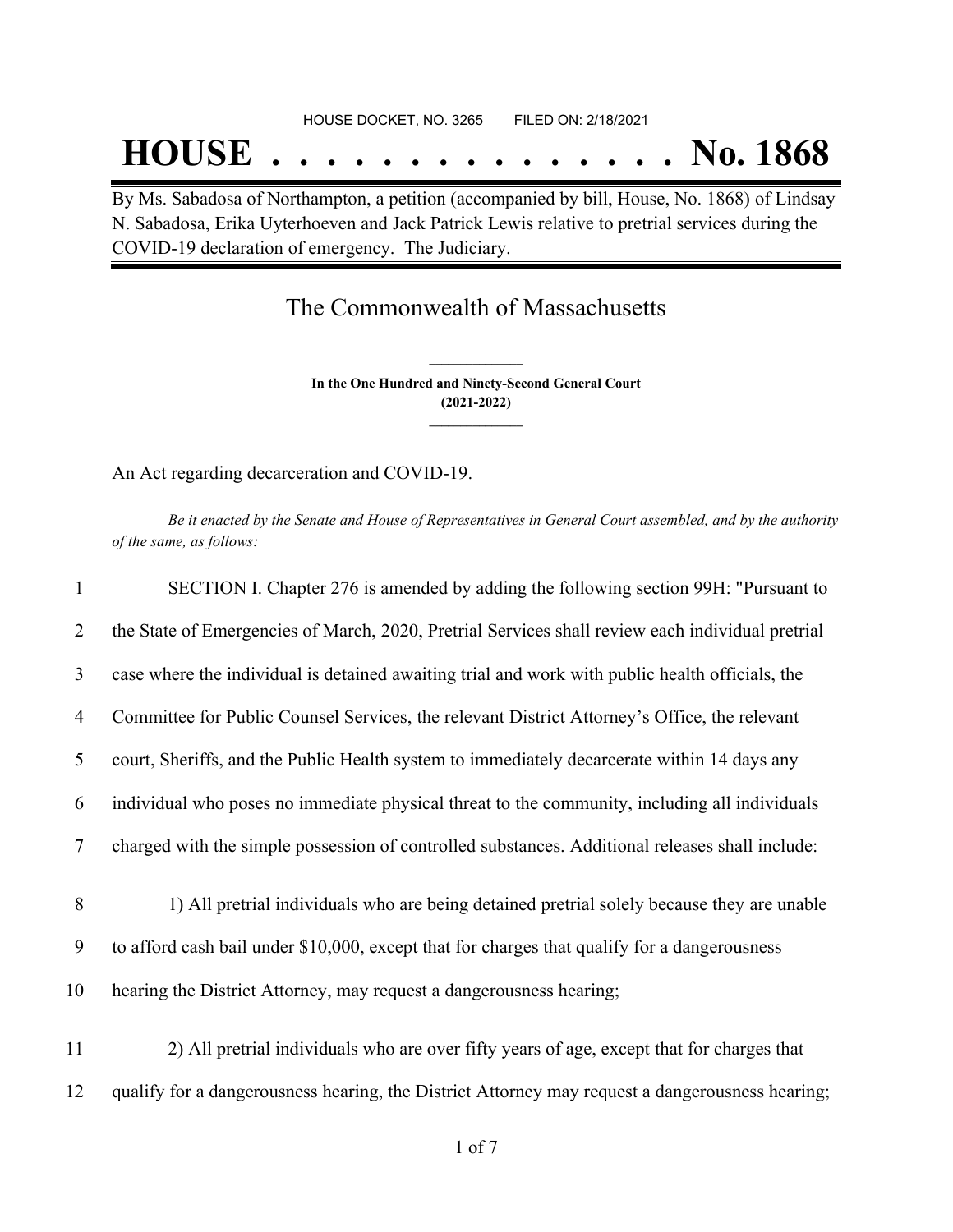| 13 | 3) All pretrial individuals who are included in the populations that the CDC has classified     |
|----|-------------------------------------------------------------------------------------------------|
| 14 | as vulnerable (such as those who are immunocompromised or immunosuppressed and those with       |
| 15 | asthma, cancer, heart disease, lung disease and diabetes; and pregnant people), except that for |
| 16 | charges that qualify for a dangerousness hearing, the District Attorney may request a           |
| 17 | dangerousness hearing; and                                                                      |
| 18 | 4) All pretrial individuals awaiting a violation of probation hearing based on an alleged       |
| 19 | technical violation of their probation.                                                         |
| 20 | For any incarcerated pretrial person that is charged with the simple possession of              |
| 21 | controlled substance or fits into these categories (1-4 above) that Pretrial Services does not  |
| 22 | release, Pretrial Services must make written findings detailing the factual basis for denying   |
| 23 | release as well as the efforts made by the Pretrial Services to develop a safe release plan.    |
| 24 | Also, pursuant to the State of Emergencies of March, 2020, all Sheriffs overseeing a            |
| 25 | House of Correction in the Commonwealth shall review the case of each incarcerated person that  |
| 26 | is in the Sheriff's custody and work with public health officials, the Committee for Public     |
| 27 | Counsel Services, the relevant District Attorney's Office and community leaders to immediately  |
| 28 | decarcerate any individual who poses no immediate physical threat to the community, including   |
| 29 | all individuals incarcerated for the simple possession of controlled substances. Additional     |
| 30 | releases shall include:                                                                         |
| 31 | 1) All individuals who are over fifty years of age;                                             |
| 32 | 2) All individuals who are included in the populations that the CDC has classified as           |
| 33 | vulnerable (such as those who are immunocompromised or immunosuppressed and those with          |
|    |                                                                                                 |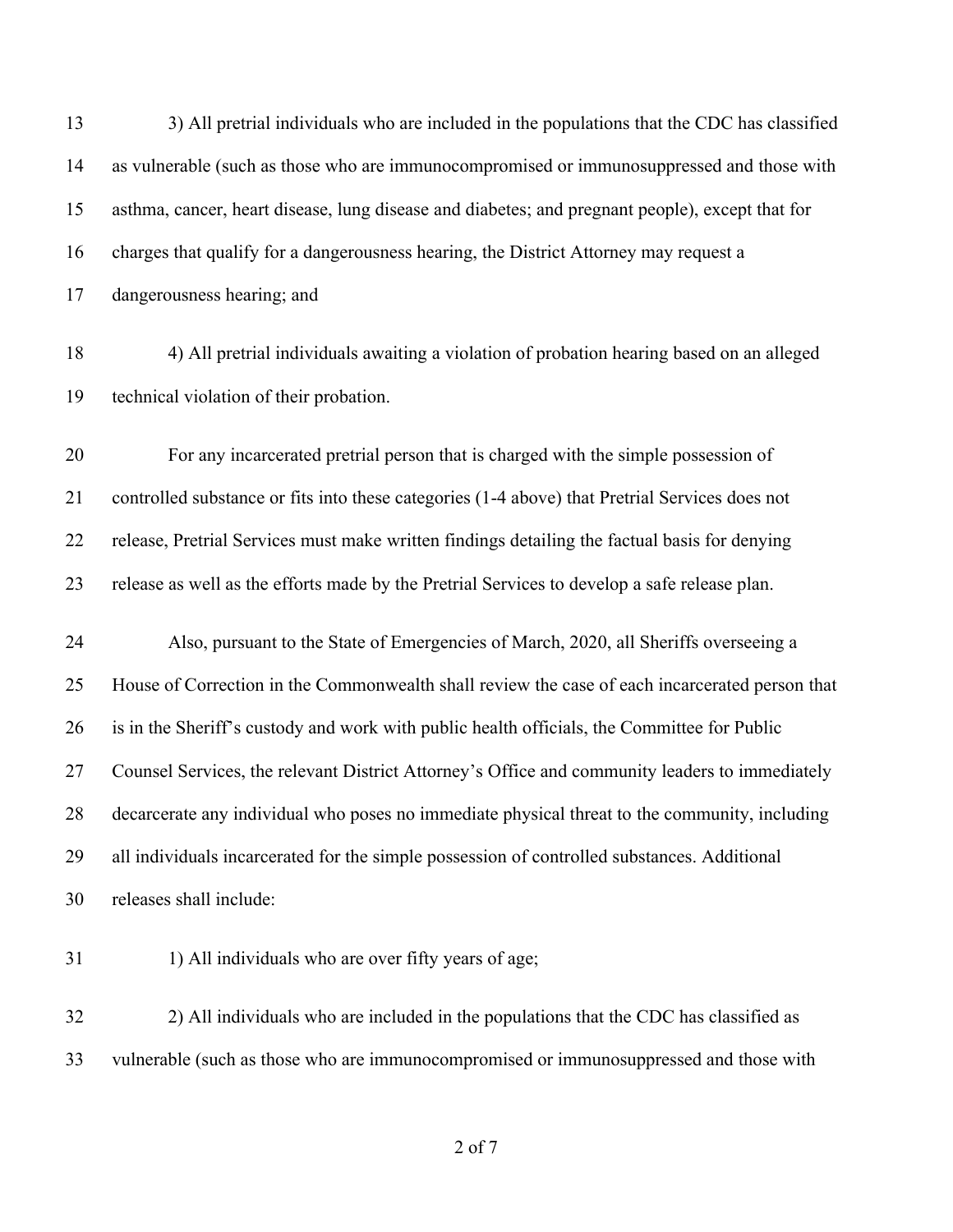asthma, cancer, heart disease, lung disease, immunodeficiency and diabetes; and pregnant people);

 3) All individuals who qualify for medical parole shall be released with the support specified in the current Medical Parole law; the sheriffs' offices shall provide to Prisoners' Legal Services the names of all individuals who presumptively qualify for medical parole or who have asserted a claim to qualify for medical parole but are not released under the this provision; 4) All individuals who are being detained solely because of warrants for failure to pay fines and fees; 5) All individuals who are within 6 months of completing their sentence; and 6) All individuals incarcerated due to technical violations of probation and/or parole, unless clear and convincing evidence shows that the individual would pose an immediate risk to public safety if released even under appropriate conditions and community supervision. The Sheriffs shall send to the Committee for Public Counsel Services a list of all prisoners who fit within one of the above six categories who they have decided to not release. CPCS shall assign an attorney to every prisoner in the Houses of Correction whose name appears on this list to assure that the Sheriffs are aware of the circumstances of every potentially qualifying prisoner. For any prisoner that is serving time for simple possession of controlled substance or fits into these categories (1-6, above) that Sheriffs do not release, the Sheriff must make written findings detailing the factual basis for denying release as well as the efforts made by the Sheriff to develop a safe release plan. These findings shall be forwarded to the Committee for Public Counsel Services.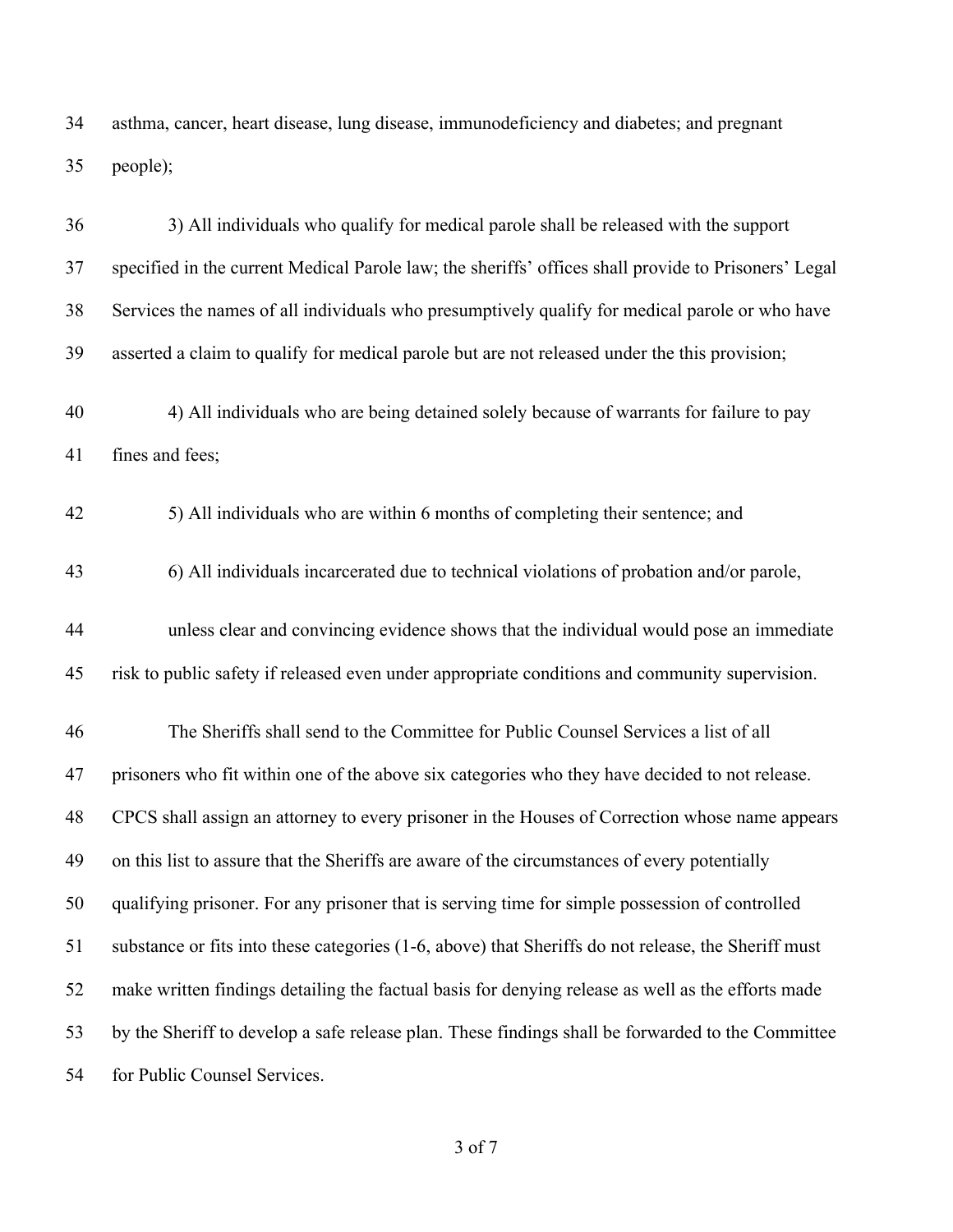| 55 | Also, pursuant to the State of Emergencies of March, 2020, the Commissioner of the               |
|----|--------------------------------------------------------------------------------------------------|
| 56 | Department of Correction in the Commonwealth, in conjunction with the Superintendent of each     |
| 57 | Department of Correction facility and the Parole Board, shall review the case of each            |
| 58 | incarcerated person and work with public health officials, the Committee for Public Counsel      |
| 59 | Services, the relevant District Attorney's Office and community leaders to immediately           |
| 60 | decarcerate any individual who poses no immediate physical threat to the community, including    |
| 61 | all individuals incarcerated for the simple possession of controlled substances. Additional      |
| 62 | releases shall include:                                                                          |
| 63 | 1) All individuals who are over fifty years of age shall be released and placed on parole;       |
| 64 | 2) All individuals who are included in the populations that the CDC has classified as            |
| 65 | vulnerable (such as those who are immunocompromised or immunosuppressed and those with           |
| 66 | asthma, cancer, heart disease, lung disease, immunodeficiency and diabetes; and pregnant         |
| 67 | people) shall be released and placed on parole;                                                  |
| 68 | 3) All individuals who qualify for medical parole shall be released with the support             |
| 69 | specified in the current medical parole law; the Department of Correction shall provide to       |
| 70 | Prisoners' Legal Services the names of all individuals who presumptively qualify for medical     |
| 71 | parole or who have asserted a claim to qualify for medical parole but are not released under the |
| 72 | this provision;                                                                                  |
| 73 | 4) Individuals incarcerated solely due to technical violations of probation and/or parole        |
| 74 | shall be reprobated or reparoled,                                                                |
| 75 | 5) Individuals who are within 6 months of completing their sentence shall be released on         |
| 76 | parole;                                                                                          |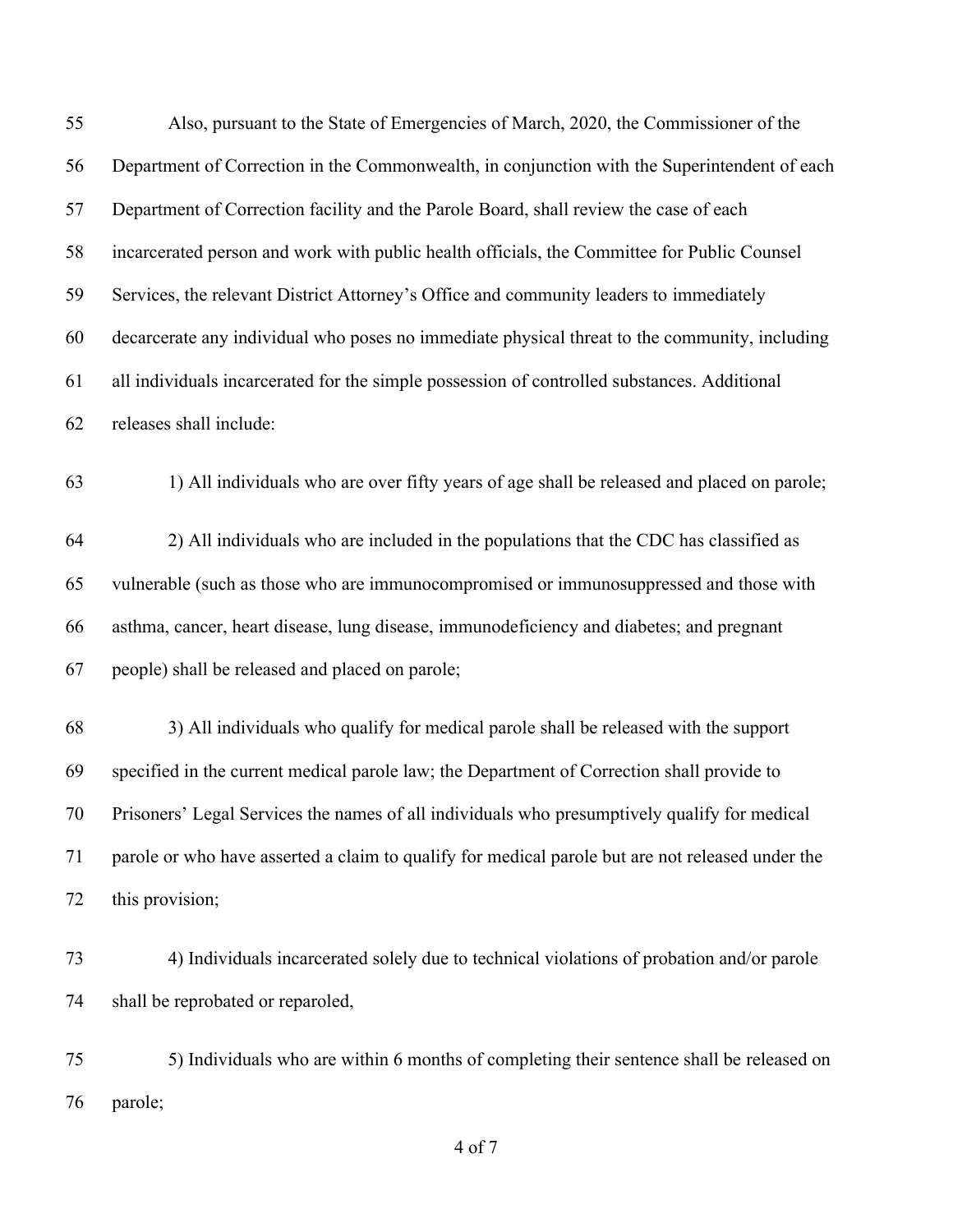unless clear and convincing evidence shows that the prisoner would pose an immediate physical threat to the community even if released under appropriate conditions and community supervision.

 The Department of Correction shall send to the Committee for Public Counsel Services a list of all prisoners who fit within one of the above five categories who they have decided to not release. CPCS shall assign an attorney to every prisoner in the Department of Correction whose name appears on this list to assure that the Department of Correction officials are aware of the circumstances of every potentially qualifying prisoner. For any prisoner that is serving time for simple possession of controlled substance or fits into these categories (1-5, above) that the Department of Correction does not release, the Department of Correction must make written findings detailing the factual basis for denying release as well as the efforts made by the Department to develop a safe release plan. These findings shall be forwarded to the Committee for Public Counsel Services."

 SECTION 2. Chapter 27 of the MGL shall be amended by adding section 5A as follows: "Pursuant to the State of Emergencies of March, 2020, the Parole Board shall review the case of each individual who is within six months of their initial parole eligibility date or who has reached their initial parole eligibility date, but was denied parole. The Parole Board shall work with the Committee for Public Counsel Services, the relevant District Attorney's Office, public health officials and community leaders to immediately decarcerate any individual who poses no immediate physical threat to the community. Additional releases on parole shall include:

97 1) All individuals incarcerated due to technical violations of parole shall be immediately reparoled;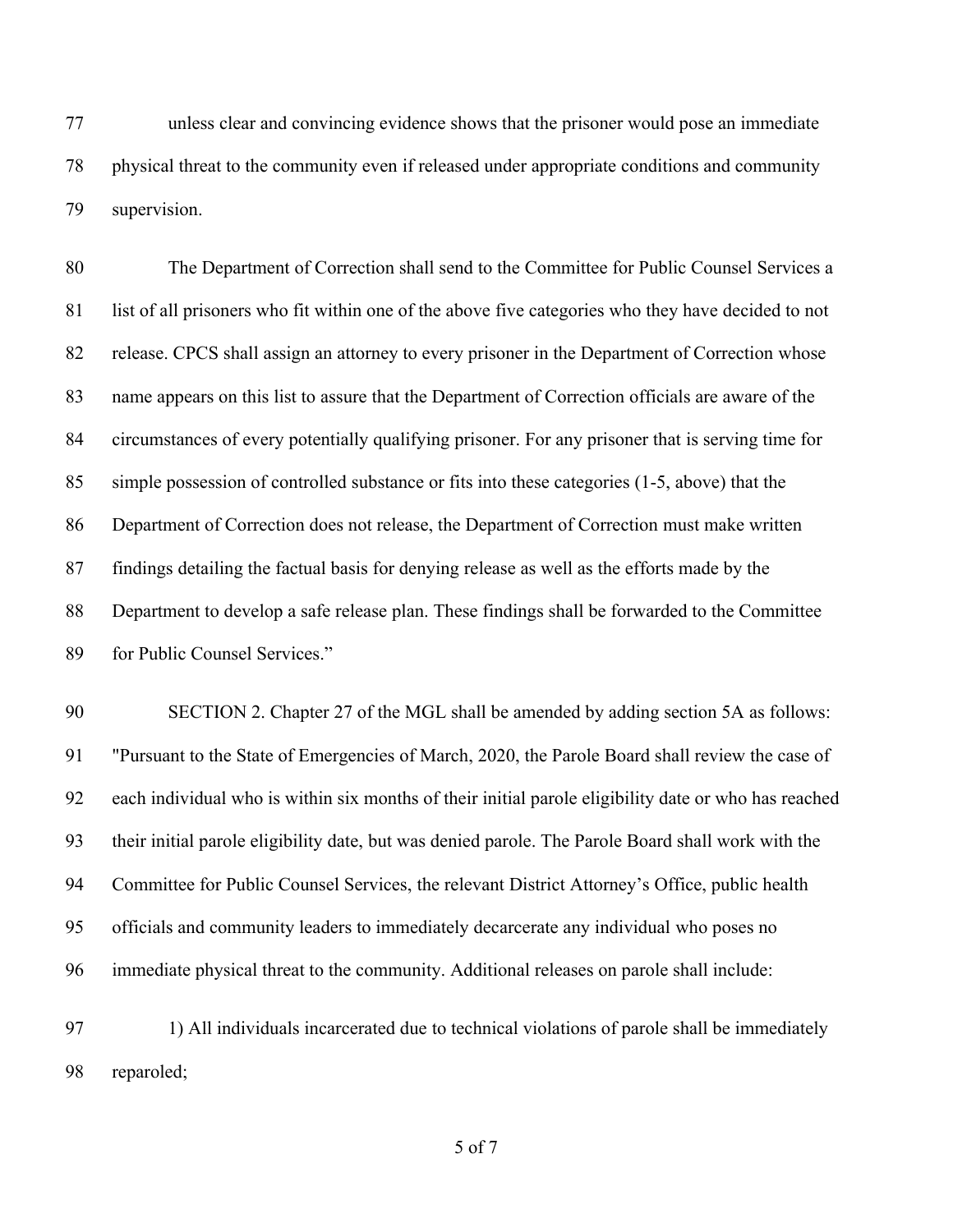2) All individuals who are within 6 months of their initial parole eligibility date shall be paroled; and

 3) All individuals who have been denied parole at prior hearings shall be released on parole immediately,

 unless clear and convincing evidence shows that the prisoner would pose an immediate physical threat to the community even if released under appropriate conditions and community supervision.

 The Parole Board shall send to the Committee for Public Counsel Services a list of all prisoners who fit within one of the above three categories who they have decided to not parole to the community. CPCS shall assign an attorney to every prisoner whose name appears on this list to assure that the Parole Board is aware of the circumstances of every potentially qualifying prisoner. For any prisoner that is serving time for simple possession of controlled substance or fits into these categories (1-3, above) that the Parole Board does not release on parole, the Parole Board must make written findings detailing the factual basis for denying release as well as the efforts made by the Parole Board to develop a safe release plan. These findings shall be forwarded to the Committee for Public Counsel Services."

 For prisoners who are serving a parole eligible life sentence and who are waiting for the Parole Board to issue a Record of Decision from an already conducted parole hearing, the Parole Board shall issue in a written decision setting forth the Board's vote on the case. That written decision setting forth the vote shall be issued immediately and sent to the prisoner and the prisoner's attorney. If parole is denied, the prisoner shall be considered for parole under paragraph #3 above.